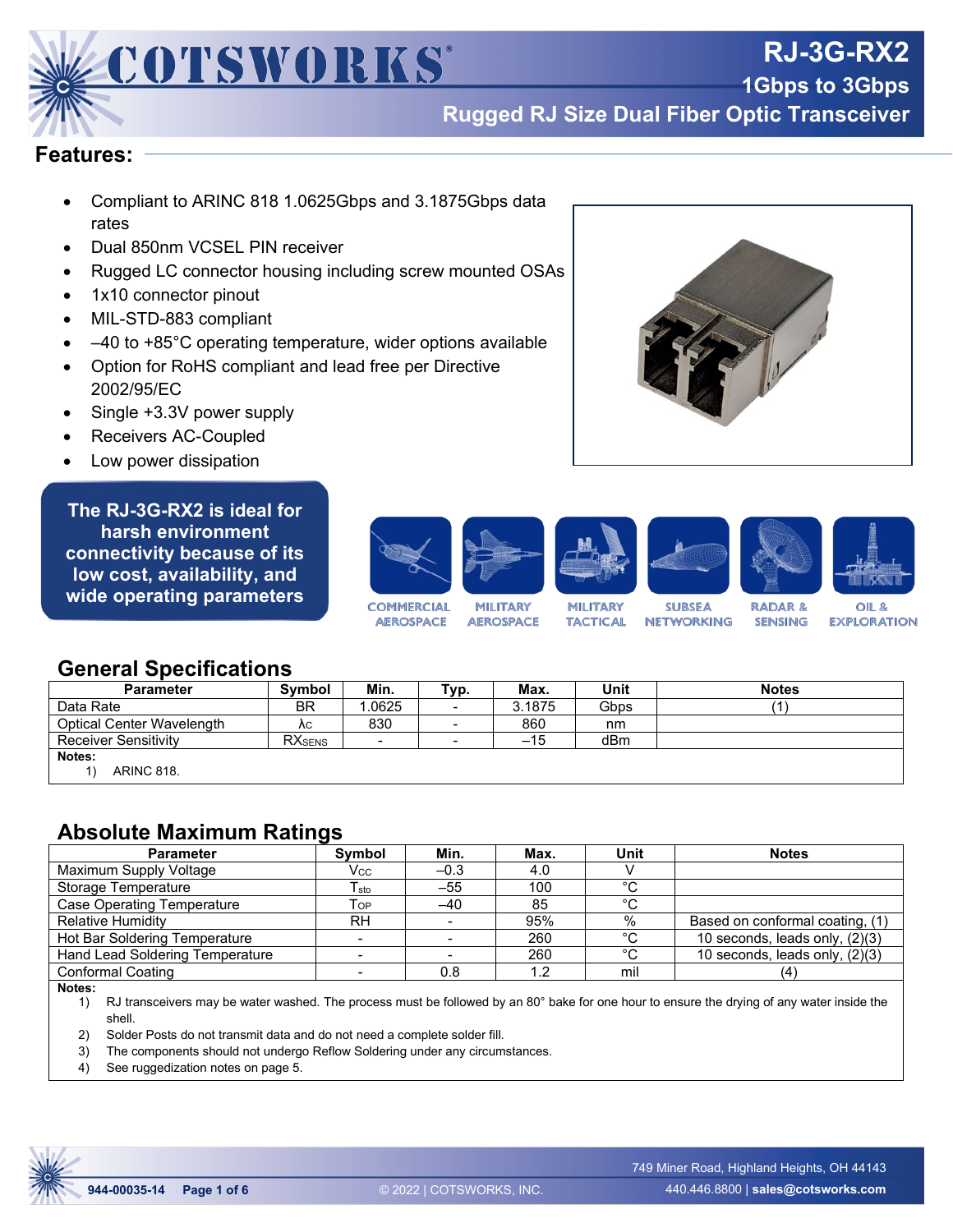

**1Gbps to 3Gbps**

**Rugged RJ Size Dual Fiber Optic Transceiver**

#### **Electrical Specifications** ( $ToP = -40$  to 85°C,  $V_{CC} = 3.315$  to 3.465 Volts)

| <b>Parameter</b>                                                                            | Symbol                   | Min.                       | Typ.   | Max.                     | Unit | <b>Notes</b> |
|---------------------------------------------------------------------------------------------|--------------------------|----------------------------|--------|--------------------------|------|--------------|
| <b>Total Module Power Dissipation</b>                                                       | <b>P</b> <sub>DISS</sub> | $\overline{\phantom{0}}$   | 0.60   | 0.80                     | W    |              |
| <b>Receiver</b>                                                                             |                          |                            |        |                          |      |              |
| <b>Supply Current</b>                                                                       | Icc                      |                            | 85     | 120                      | mA   | (1)          |
| Output Differential Impedance                                                               | $R_{IN}$                 |                            | 100    | $\overline{\phantom{a}}$ | Ω    | (2)          |
| Differential Output Voltage Swing                                                           | $V_{P-P}$                | 0.60                       | 0.75   | 0.94                     | mV   | (3)          |
| Data Output Rise / Fall Time                                                                | t,                       |                            | 70     | 150                      | ps   | (4)          |
| Signal Detect Assert                                                                        | $SD_{norm}$              | 2.4                        | $\sim$ | $V_{\rm CC}$             | V    | (5)          |
| Signal Detect De-Assert                                                                     | $SD$ fault               | $\mathsf{V}_{\mathsf{EE}}$ | ۰.     | $V_{FE}$ + 0.5           | V    | (5)          |
| Notes:<br>Per channel.<br>2)<br>CML.<br>3)<br>Differential output.<br>$20\% - 80\%$ .<br>4) |                          |                            |        |                          |      |              |

5) LVTTL.

# **Pin Configuration**

|                                                   | PIN#                 | Symbol            | <b>Description</b>                                                                   | <b>Notes</b> |  |
|---------------------------------------------------|----------------------|-------------------|--------------------------------------------------------------------------------------|--------------|--|
| ₽<br><u> A A A A A A A A A A A A A A A A A A </u> |                      | $RD2+$            | Receiver 2 Non-inverted DATA out.<br>AC Coupled                                      | <b>CML</b>   |  |
|                                                   | 2                    | V <sub>EER2</sub> | Receiver 2 Ground                                                                    | N/A          |  |
|                                                   | 3                    | $RD2-$            | (Common with Transmitter Ground)                                                     | <b>CML</b>   |  |
|                                                   | 4                    | V <sub>CCR2</sub> | Receiver 2 Inverted DATA out. AC<br>Coupled                                          | N/A          |  |
|                                                   | 5                    | SD <sub>1</sub>   | Receiver 2 Power Supply                                                              | LVTTL        |  |
|                                                   | 6                    | SD <sub>2</sub>   | Signal Detect 1 output                                                               | LVTTL        |  |
| [TOP]                                             |                      | $RD1+$            | Satisfactory Optical Input: Logic "1"<br>Output Fault Condition: Logic "0"<br>Output | <b>CML</b>   |  |
|                                                   | 8                    | V <sub>CCR1</sub> | Signal Detect 2 output                                                               | N/A          |  |
|                                                   | 9                    | $RD1-$            | Satisfactory Optical Input: Logic "1"<br>Output Fault Condition: Logic "0"<br>Output | <b>CML</b>   |  |
|                                                   | 10                   | V <sub>EER2</sub> | Receiver 1 DATA Out +                                                                | N/A          |  |
|                                                   | Notes:<br>N/A.<br>1) |                   |                                                                                      |              |  |

# **Optical Characteristics** (Top = -40 to 85°C, Vcc = 3.135 to 3.465 Volts)

| <b>Parameter</b>                                                                                       | Symbol          | Min.  | Typ.                     | Max.  | Unit | <b>Notes</b> |  |
|--------------------------------------------------------------------------------------------------------|-----------------|-------|--------------------------|-------|------|--------------|--|
| <b>Receiver</b>                                                                                        |                 |       |                          |       |      |              |  |
| <b>Receiver Sensitivity</b>                                                                            | <b>RX</b> SENS  |       |                          | $-15$ | dBm  |              |  |
| Optical Center Wavelength                                                                              | Λc.             | 830   |                          | 860   | nm   |              |  |
| <b>Return Loss</b>                                                                                     | <b>RL</b>       | 12    |                          |       | dB   |              |  |
| Signal Detect Assert                                                                                   | <b>SDA</b>      |       |                          | $-15$ | dBm  |              |  |
| Signal Detect De-Assert                                                                                | SD <sub>D</sub> | $-30$ | $\overline{\phantom{0}}$ |       | dBm  |              |  |
| <b>Signal Detect Hysteresis</b>                                                                        | SD <sub>H</sub> | 0.5   | 2.25                     | 5     | dB   |              |  |
| Notes:<br>Measured running 3.175Gbps, PRBS 27-1 at 10 <sup>-12</sup> , FC-PI-2-10.0 conformance.<br>1) |                 |       |                          |       |      |              |  |

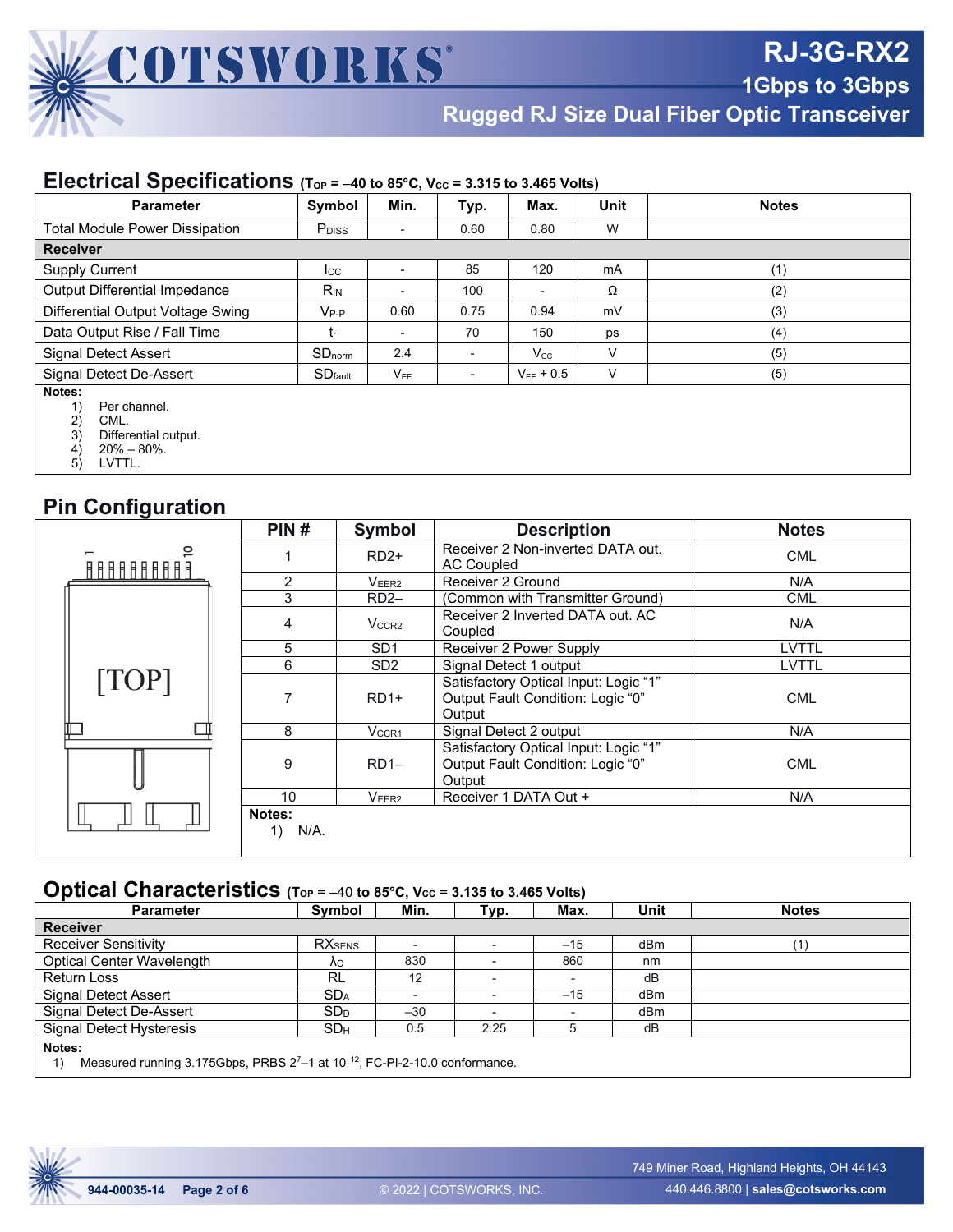

**RJ-3G-RX2**

**1Gbps to 3Gbps**

**Rugged RJ Size Dual Fiber Optic Transceiver**

## **Equivalent Circuits**



## **PCB Design Guidelines**



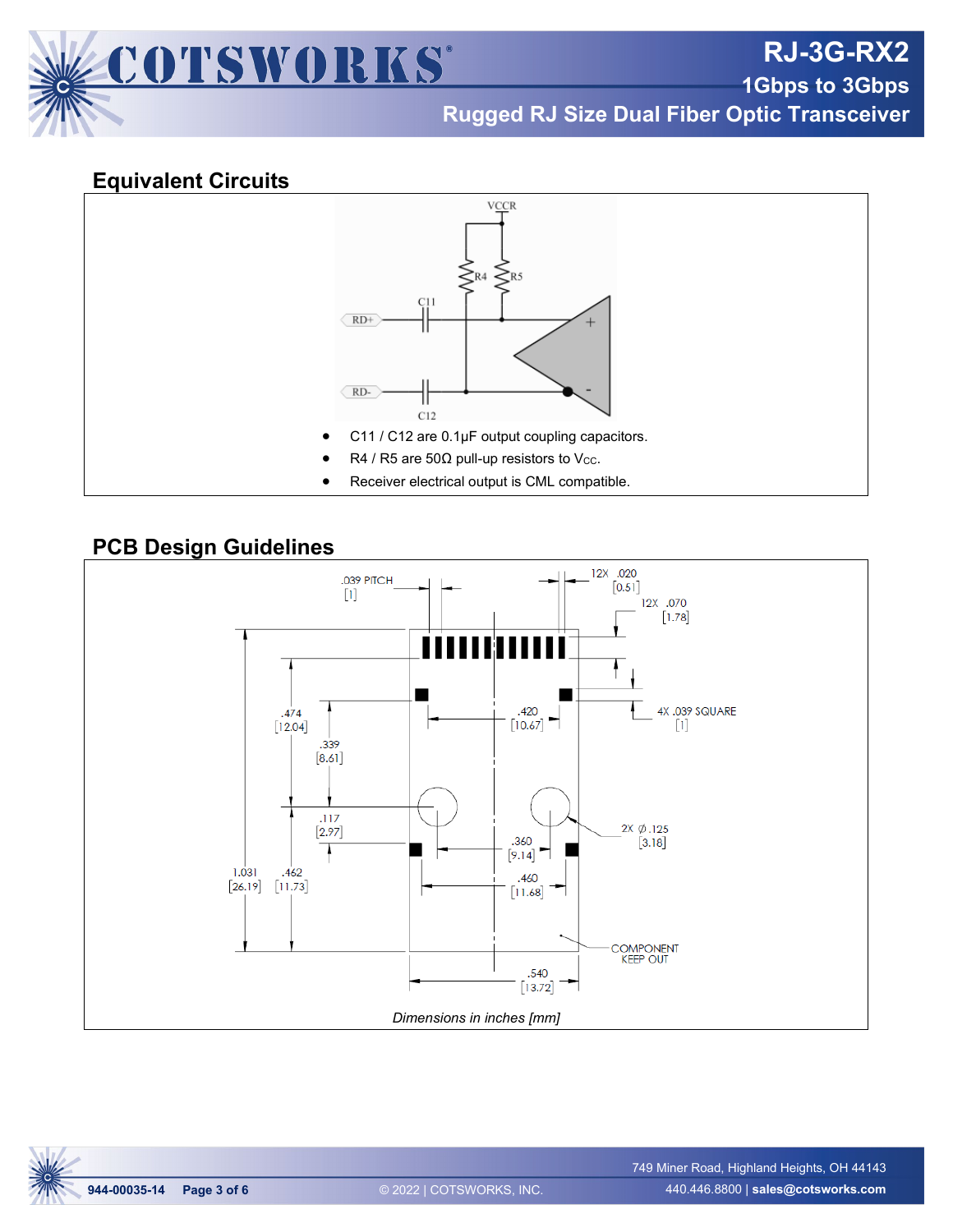

**RJ-3G-RX2**

**1Gbps to 3Gbps**

**Rugged RJ Size Dual Fiber Optic Transceiver**

## **Panel Cutout**



# **LC Connector [Screw Post] Mechanical Dimensions**



# **LC Connector [Solder Post] With Optional EMI Shield Mechanical Dimensions**



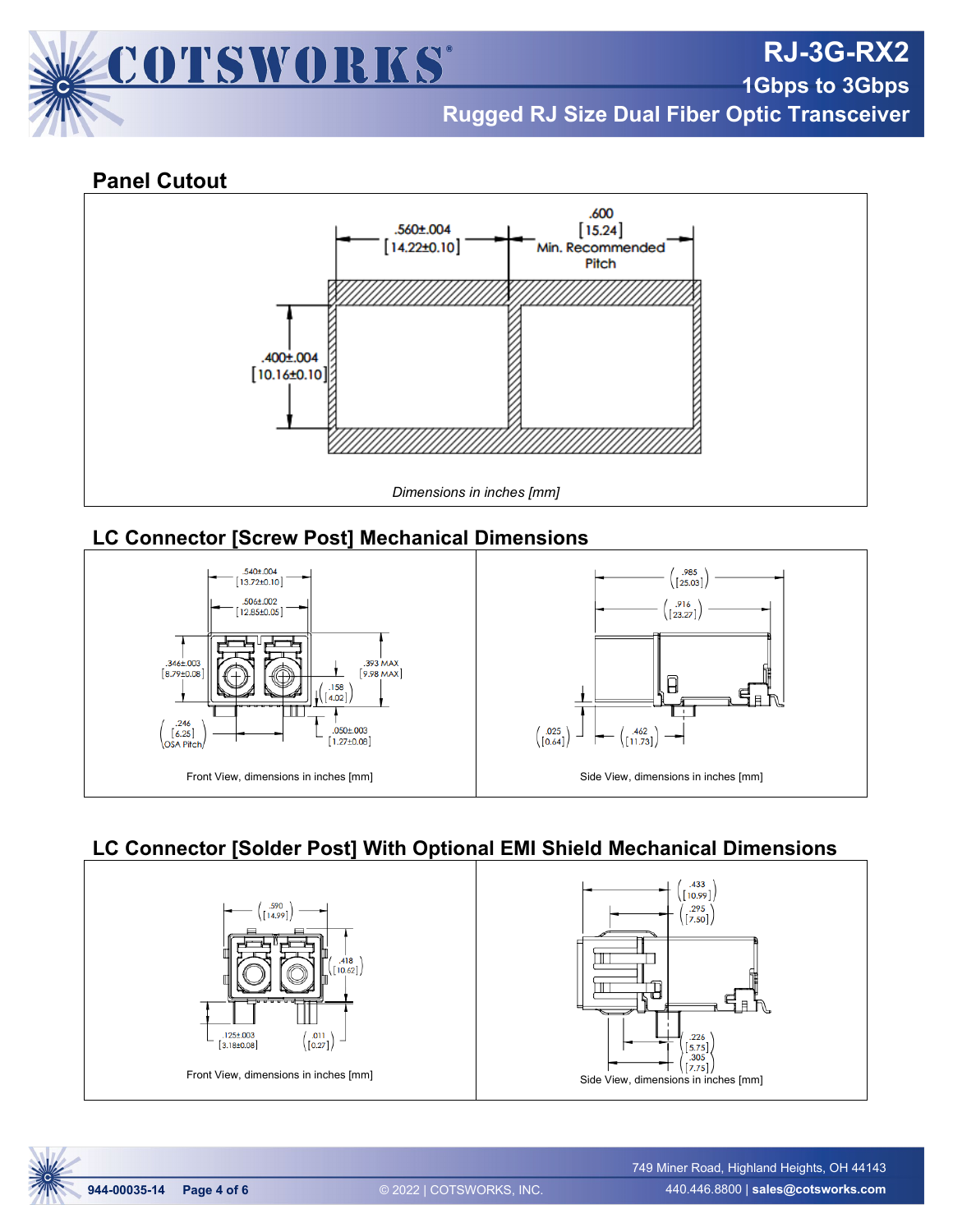

## **ARINC-801 Connector [Screw Post] Mechanical Dimensions**



# **Mounting Hardware Guidelines**



4) The pins are phosphor bronze 510 spring temper with 10 micro-inches of gold.

# **Ruggedization Notes**

- Parylene Type C coating can be used for conformal coating with a 1.0 mil ± 0.2 mil thickness through a deposition process.
- Parylene Type C has a 5600 VPM rating, withstands high temperatures, and is extremely resistant to oil, dirt, and object impact.
- Contact COTSWORKS for all MSDS and case composition information.



**RJ-3G-RX2**

**1Gbps to 3Gbps**